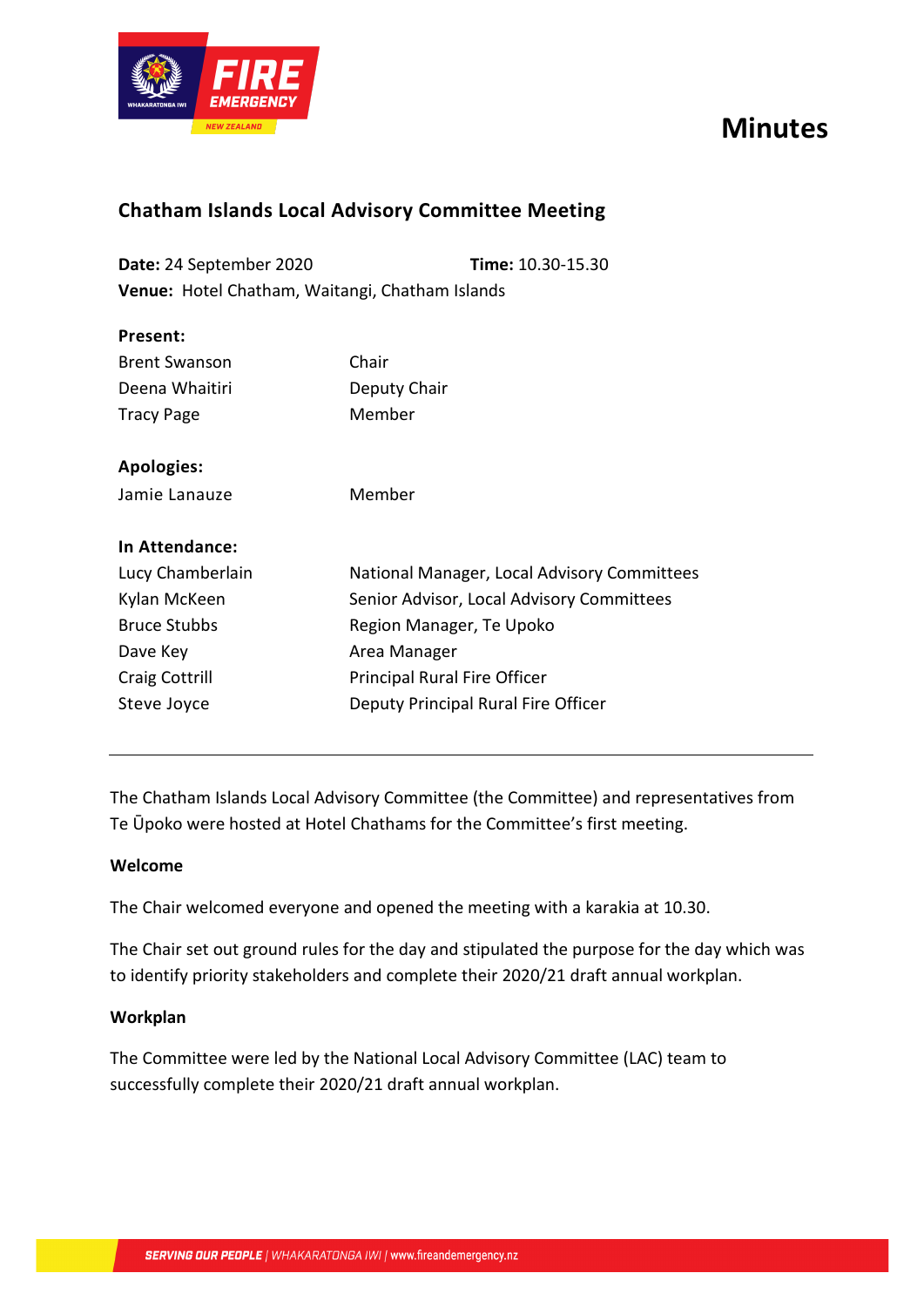#### **Stakeholder Engagement**

The Committee mapped its community stakeholders and the existing connections/relationships that each member has in relation to the community sector. Stakeholders were then prioritised according to Chatham Islands LAC boundary risks, challenges and opportunities, the Terms of Reference and Board Expectations.

Prioritiy groups and sectors for engagement during the 2020-21 year will be:

- **Iwi/imi**
- **Chatham Islands Council**
- **Volunteers**
- **Health providers: Canterbury District Health Board and Ha o te ora Wharekauri Trust**
- **Department of Conservation**
- **Education Providers Kōhanga/Kura**
- **Fisheries/Divers**
- **Landowners/managers**
- **Tourism operators**
- **Pitt Islanders**

The Committee agreed that initial engagement is to ensure the community understands the role of the LAC through publicity material and attendance at a stakeholder forum in November.

Engagement approach was also discussed with LAC members acknowledging that the committee is small in numbers and that capacity to engage may be an issue. It was determined that engagement with key stakeholders should be regular to build strong and connected relationships. The Committee will engage with iwi, imi and the Chatham Islands Council quarterly and align those meetings with LAC quarterly meetings.

In regards to volunteers, the Committee acknowledged that there is only one local volunteer brigade on Chatham Islands, therefore the Committee will engage directly with that brigade and its local leader.

Other identified stakeholders will be engaged either annually or six-monthly.

#### **Reporting to the Board**

The Committee drafted the content of the October Board Report.